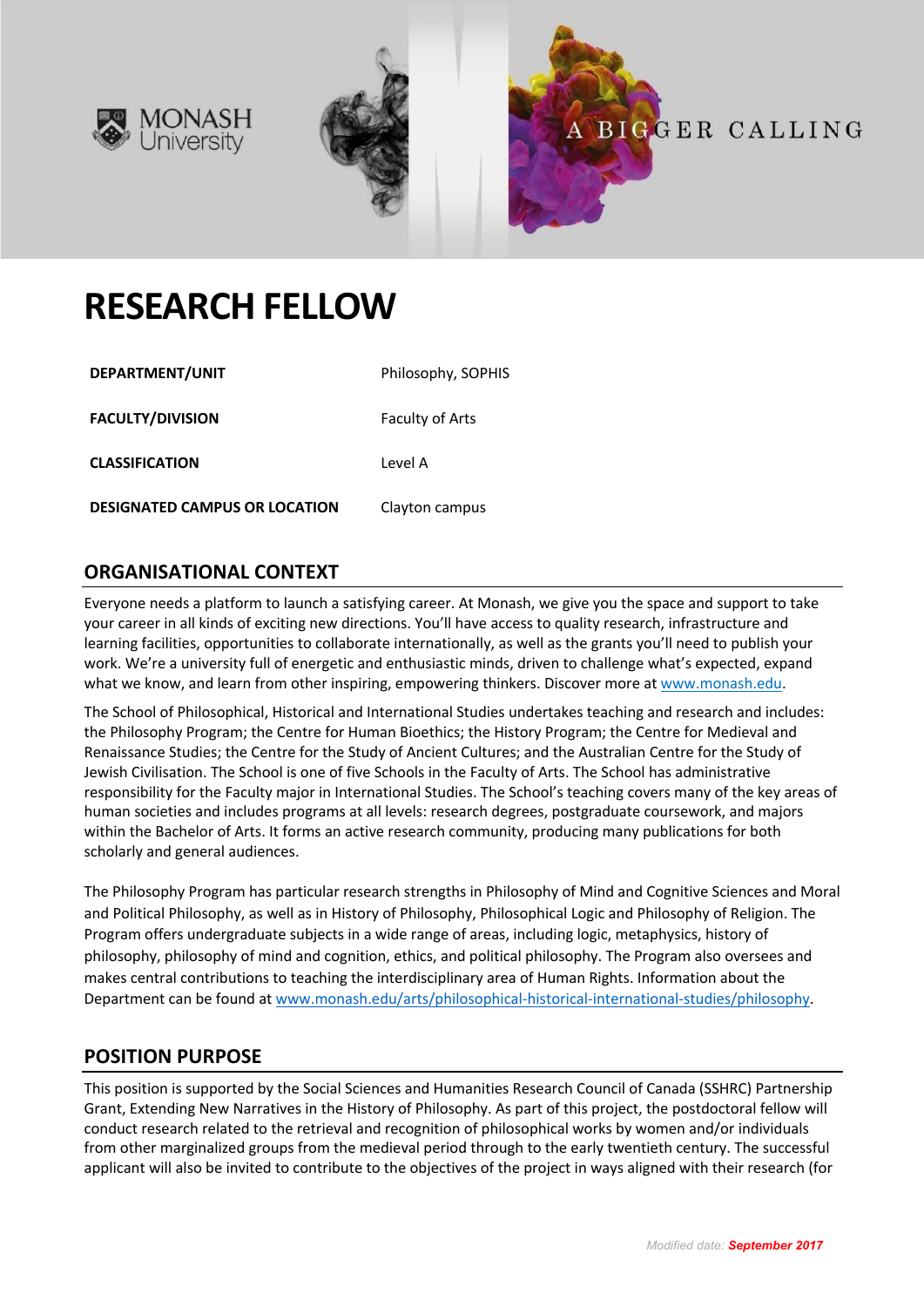details about the project, see: newnarrativesinphilosophy.net). The research proposed must be significantly different and distinct from, or add significantly to, that related to the applicant's doctoral thesis.

A Level A research-only academic is expected to contribute towards the research effort of the university and to develop their research expertise through the pursuit of defined projects relevant to the particular field of research.

**Reporting Line:** The position reports to the Associate Professor, Philosophy

**Supervisory Responsibilities:** Not applicable

**Financial Delegation:** Not applicable

**Budgetary Responsibilities:** Not applicable

#### **KEY RESPONSIBILITIES**

Specific duties required of a Level A research-only academic may include:

- **1.** The conduct of research under limited supervision either as a member of a team or, where appropriate, independently
- **2.** The production or contribution to the production of conference and seminar papers and publications from that research
- **3.** Limited administrative functions primarily connected with the area of research of the academic (e.g. the organisation of seminars)
- **4.** Attendance at meetings associated with research or the work of the organisational unit to which the research is connected
- **5.** Other duties as directed from time to time

#### **KEY SELECTION CRITERIA**

#### **Education/Qualifications**

- **1.** The appointee will have:
	- a doctoral qualification in Philosophy or a closely related discipline

#### **Knowledge and Skills**

- **2.** Demonstrated analytical and manuscript preparation skills, including a track record of refereed research publications
- **3.** Well-developed planning and organisational skills, with the ability to prioritise multiple tasks and set and meet deadlines
- **4.** Excellent written communication and verbal communication skills
- **5.** A demonstrated capacity to work in a collegial manner with other staff in the workplace
- **6.** Expertise in a period in the history of philosophy, and a demonstrated interest in research and pedagogy involving women thinkers and/or thinkers from other marginalized groups of that period
- **7.** Experience in some aspect of digital humanities is also desirable

## **OTHER JOB RELATED INFORMATION**

Travel to other campuses of the University may be required